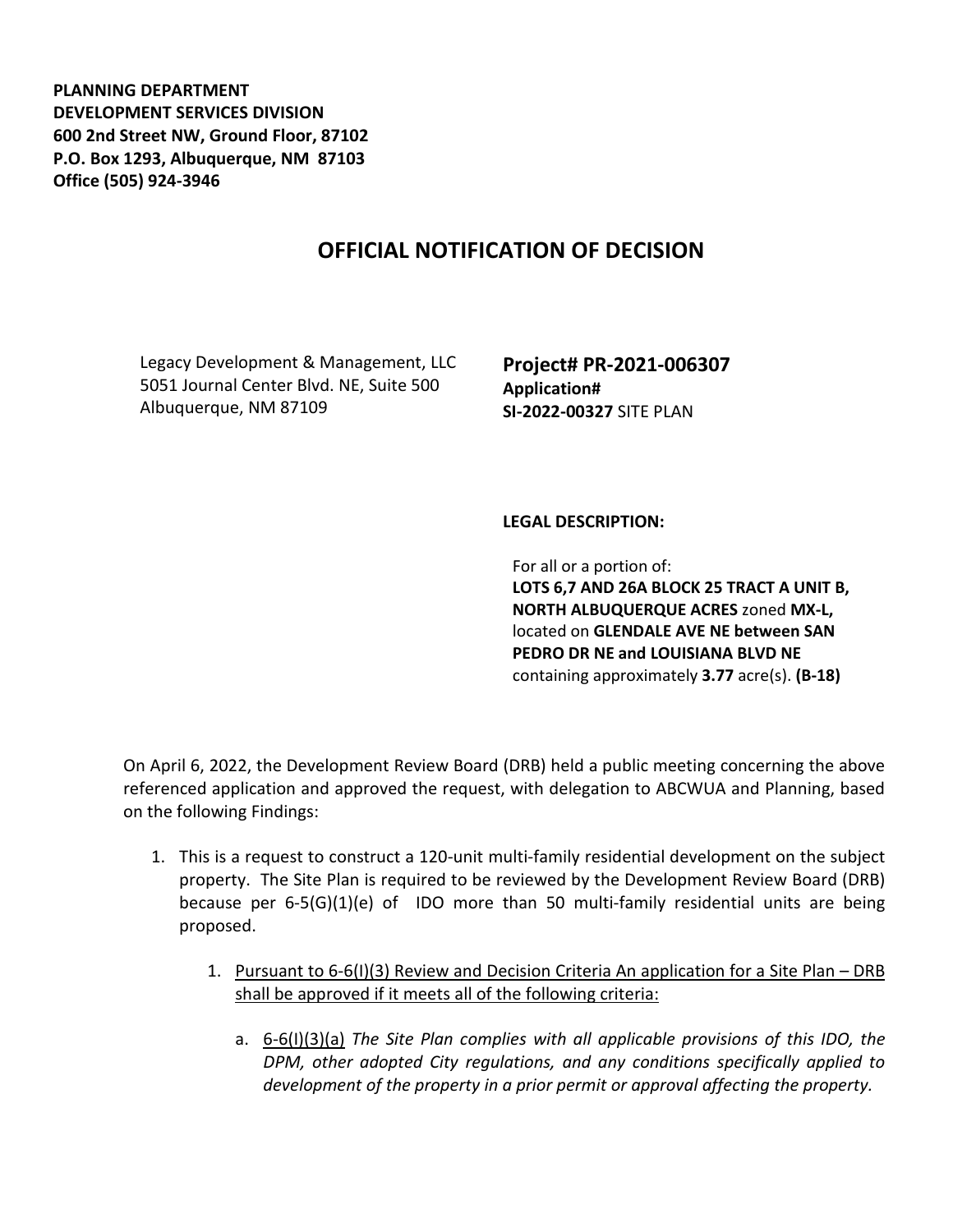Official Notice of Decision Project # PR-2021-006307 Application # SI-2022-00327 Page 2 of 4

> The dimensions, parking, landscaping/screening, and façade design meet/exceed the IDO requirements. The proposed multi-family residential buildings meet the 5-foot front-yard and 15-foot rear-yard setback requirements of the MX-L zone district.

> The approximately 32-foot maximum height of the proposed building is less than the 38-foot maximum permitted building height; the proposed parking is 180 spaces where a minimum of 180 parking spaces are required; and the proposed landscaping is 35,289 square feet where 27,900 square feet is required. The façades meet the façade design requirements of 5-11(D) of the IDO; building entrances have been emphasized and provide weather protection using porticos, awnings, and balconies.

> The Landscape Plan (Sheet L101) depicts a landscape buffer up to approximately 63-feet in depth between the Solid Waste Convenience Center to the south of the subject property and the multi-family residential units. Sheet A4.30 of the Site Plan notes that all windows and walls facing the Solid Waste Convenience Center will be scheduled to obtain 50 STC (Sound Transmission Class) standard requirements to further mitigate sound from the Solid Waste Convenience Center to the multifamily residential units. An 8-foot high CMU wall will be constructed along the southern boundary of the subject property. These improvements will make the multi-family residential more compatible with the existing Solid Waste Convenience Center.

*b.* 6-6(I)(3)(b) *The City's existing infrastructure and public improvements, including but not limited to its street, trail, drainage, and sidewalk systems, have adequate capacity to serve the proposed development, and any burdens on those systems have been mitigated to the extent practicable.* 

The site has access to a full range of urban services including utilities, roads and emergency services. A traffic impact study (TIS) was not required for this project.

*c.* 6-6(I)(3)(c) *If the subject property is within an approved Master Development Plan, the Site Plan shall meet any relevant standards in the Master Development Plan in addition to any standards applicable in the zone district the subject property is in.* 

The subject property is not located within an approved Master Development Plan, therefore this criterion does not apply.

- 2. The applicant provided notice as required by 6-1-1 of the IDO.
- 3. A Zoning Map Amendment (Zone Change) from NR-SU to MX-L was approved by the Environmental Planning Commission (EPC) on September 16, 2021.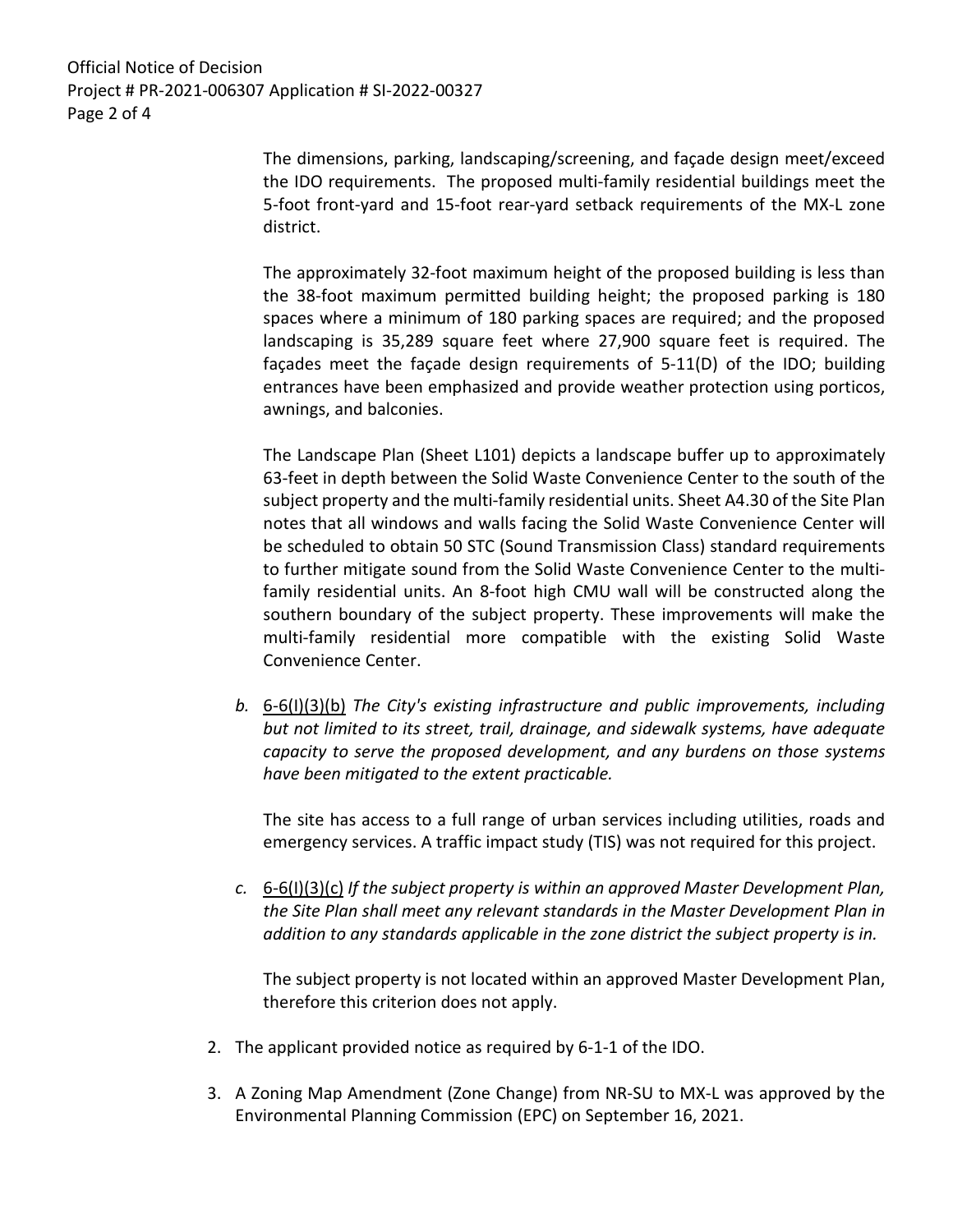- 4. The proposed development is permitted within the MX-L zone district.
- 5. Two Infrastructure Lists were approved with the Site Plan. A Financial Guaranty/Infrastructure Improvements Agreement (IIA) must be approved and recorded for the Infrastructure List not labeled as a "Procedure A Agreement." An approved Financial Guaranty and recorded IIA are not required for the Infrastructure List labeled as a "Procedure A Agreement."

## **Conditions:**

- 1. This Site Plan is valid 7 years from DRB approval (4/6/2022). An extension may be requested prior to the expiration date.
- 2. Final sign off is delegated to ABCWUA for the payment of the pro rata.
- 3. Final sign off is delegated to Planning for the recorded IIA, Solid Waste signature, for a bolded note added to the Site Plan as indicated by Transportation stating that all public improvements within the ROW shall be built per work order, and a for a note to be added to the Site Plan stating that Solid Waste will not be held liable for any damage to the enclosure for the water heater that is located in the trash enclosure.
- 4. The applicant will obtain final sign off from ABCWUA and Planning by July 6, 2022 or the case may be scheduled for the next DRB hearing and could be denied her the DRB Rules of Procedure.

APPEAL: If you wish to appeal this decision, you must do so within 15 days of the DRB's decision or by **APRIL 21, 2022.** The date of the DRB's decision is not included in the 15-day period for filing an appeal, and if the 15<sup>th</sup> day falls on a Saturday, Sunday or Holiday, the next working day is considered as the deadline for filing the appeal.

For more information regarding the appeal process, please refer to Section 14-16-6-4(U) of the Integrated Development Ordinance (IDO). Appeals should be submitted via email to [PLNDRS@CABQ.GOV](mailto:PLNDRS@CABQ.GOV) (if files are less than 9MB in size). For files larger than 9 MB in size, please send an email to **PLNDRS@cabq.gov** and request that staff send you a link via Smartfile to upload the files to. A Non-Refundable filing fee will be calculated and you will receive instructions about paying the fee online.

You will receive notification if any person files an appeal. If there is no appeal, you can receive Building Permits at any time after the appeal deadline quoted above, provided all conditions imposed at the time of approval have been met. Applicants submitting for building permit prior to the completion of the appeal period do so at their own risk. Successful applicants are reminded that there may be other City regulations of the IDO that must be complied with, even after approval of the referenced application(s).